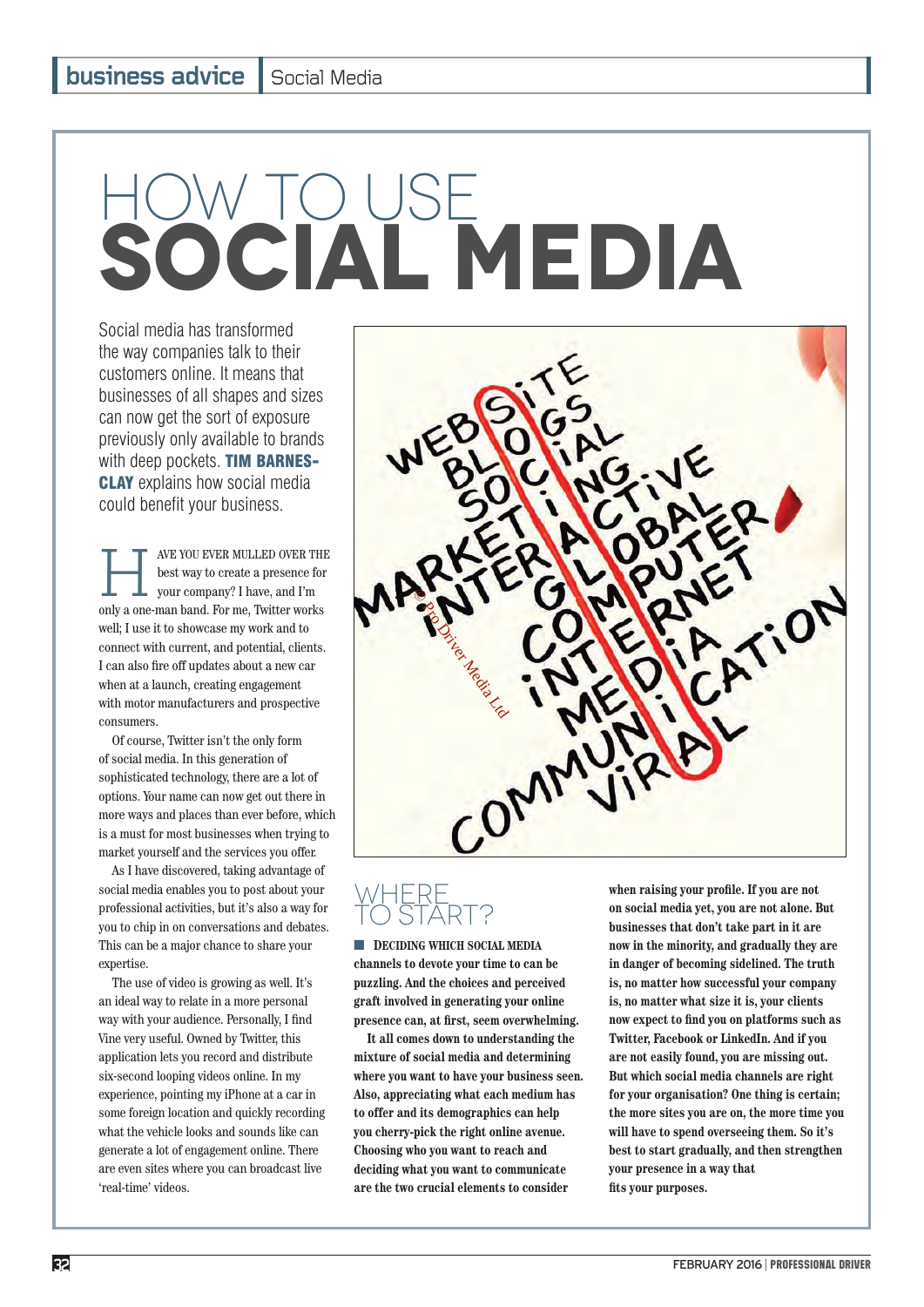# HERE ARE THE MAIN SOCIAL MEDIA SITES

### **FACEBOOK**



■ With 1.5 billion users worldwide, this is the most popular of social media sites. Facebook shows you how to set up a page for your business and, once completed, you

can display the 'human face' of your company. This site makes it easy for you to post content, inspire your audience to give feedback and it gives you the opportunity to handle any complaints quickly. You can also gauge the influence of your posts using the 'Page Insights' tool. Furthermore, Facebook allows you to advertise to particular groups based on demographics and location.

## **TWITTER**



■ Twitter is used extensively by businesses to correspond and make contacts. Setting up a profile is simple and, once completed, look for applicable hashtags to find key people

and specific themes. For example, type in  $#$ chauffeuring and you will see tweets from chauffeuring businesses and service users.

Twitter is a two-way street; so don't just put out announcements. Take notice and reply to others; lend a hand whenever possible and acknowledge those that support you. Utilise the retweet tool to distribute posts and 'favourite' those messages that you enjoy.

Trending topics on Twitter often echo the spirit of the moment, so by being a part of this you can become more involved with your audience. And with over 315 million Twitter users globally, your slice of the audience is potentially immense. But remember, keep it tight—tweets can be no more than 140 characters long.

## GOOGLE+



■ Google + came a little late to the party, but with 300 million users it has more than made up for its tardiness. This social media platform isn't just

any site—it's Google and that means it can help you show up in internet search results. This is obviously essential for any business, because people who are searching for, say, private hire operators will more than likely look on Google. On Google+ itself, most of the conversation goes on within 'Communities'. These groups can be private or public, and if there isn't an appropriate one for your company, you can start one up. Undeniably, the biggest challenge for many businesses is time. True, social media does demand commitment, but **on**ce you have begun, it can be any site—it's Google am<br>any site—it's Google am<br>up in internet search res<br>any business, because<br>ke<br>for communities'. These g Estatemably, the bigge<br>
is is then. True, social methodics<br>
it, but once you have b<br>
the state of the state of the state of the state of the state of the state of the state of the state of the state of the state of the sta

stress-free to manage and the rewards will definitely make it valuable.

#### LINKEDIN



■ LinkedIn has 380 million users and it lets you promote your business credentials and reach prospective customers. You will get the best out of Linkedin by creating a company

page and joining special interest groups within your area of expertise. The site acts as a useful forum where you can post content and motivate contacts to endorse you and give testimonials. LinkedIn's 'Showcase Pages' also enable you to plug what you do and advertise to targeted groups.

## INSTAGRAM



■ Instagram is all about images, so it's a great medium for sharing pictures and video. Facebook owns it, and with more than 300 million users, the site's popularity has created

fresh opportunities for businesses. Once you have set up a profile you can upload pictures and video clips. It's then straightforward to share your content on other sites, and hashtags enable you to push your content even further. You can even get user endorsement by inspiring customers to post their own pictures and videos about your company.



# Case study: **Cloud Cars, Nottingham**

■ The private hire and executive chauffeuring sector is increasingly using social media marketing to boost business and increase customer satisfaction.

Cloud Cars is Nottingham's first 'green' taxi service, operating a fleet of eco-friendly fourth generation Toyota Prius hybrids.

The environmentally-aware cab company was founded by entrepreneurs Gary Holmes and Wayne Prospere in 2012.

"Cloud Cars has been into the social media scene from day one," says Wayne. "We check Twitter every day, and we post as regularly as possible. When we're not tweeting, we're looking at customer feedback and responding."

The trick, Wayne believes, is to grow without losing interaction with clients—and social media is the ideal tool for helping with that. "It's important to learn from any mistakes, and social media is perfect for getting a feel for what you're doing right and wrong," he says.

Wayne and his colleagues all help to keep an eye on Twitter. "It's not a fulltime job tweeting here, but we all chip in. Sure, bigger companies probably need a team to run it, but in my opinion it's best to keep the social media team internal. An outside source isn't working at the 'coal face', so won't be able to engage properly with customers."

When Wayne has a moment in between dispatching calls, he tweets from his desktop computer. And when he's not in the office he keeps an eye on what's going on in the 'twitterverse' on his smartphone. "I'm always connected to the internet," he says. "You can never really overdo it because it's important to be 'on the ball' in this business."

But it isn't just Twitter; Cloud Cars also uses LinkedIn and Facebook. "We don't use these as often, but we have a presence, which is important," says Wayne. "Instagram is something we're also looking at developing and we have set up an account, but we are not overly active on it just yet."

> **Twitter: @cloudcarsltd facebook.com/cloudcarsltd**